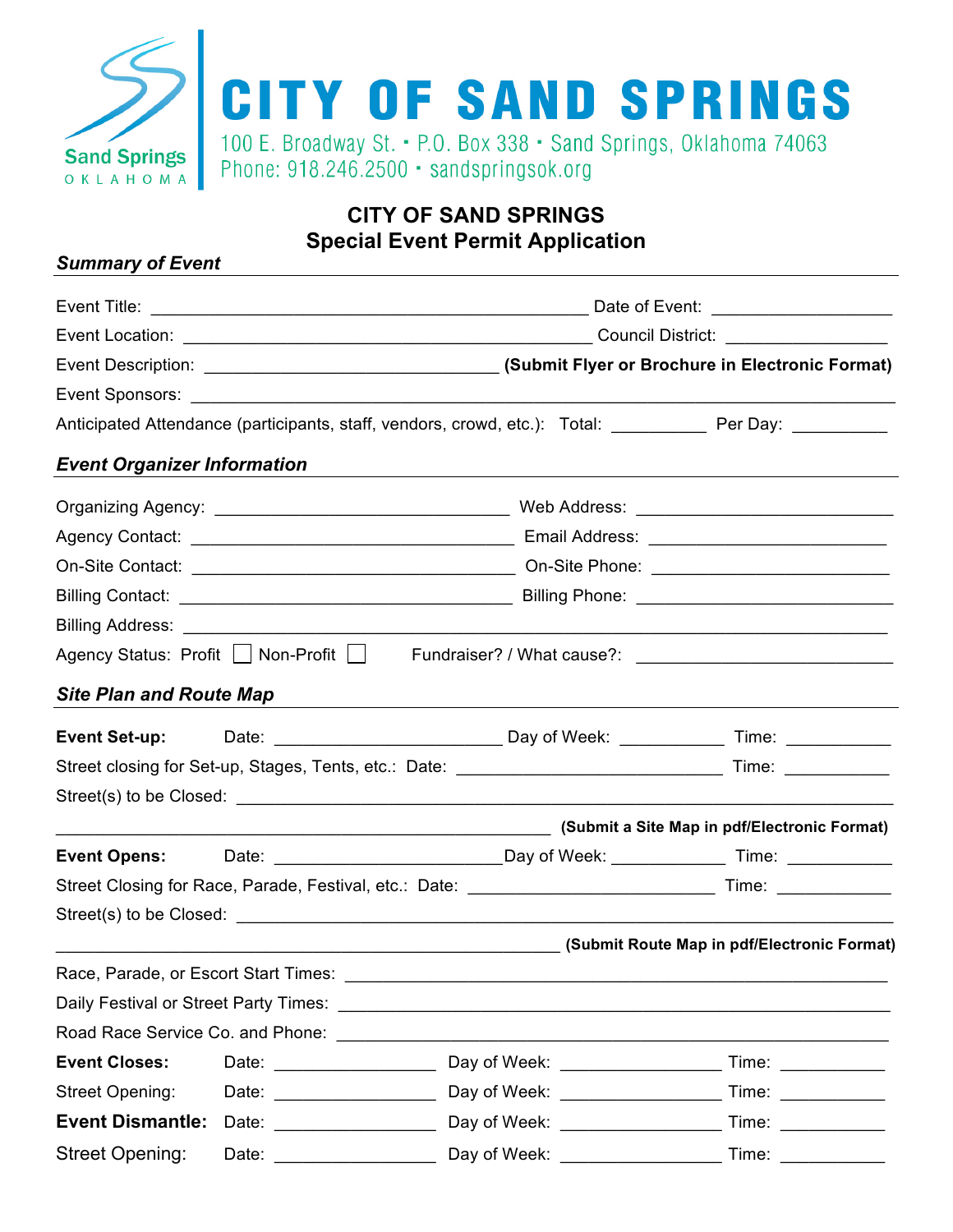## *Secondary Permit Requirements*

| Yes<br>Is this an Open Air Event?<br><b>Public Property</b><br>Private Property   Parking Lot<br>No                     |  |  |  |  |  |
|-------------------------------------------------------------------------------------------------------------------------|--|--|--|--|--|
| $\Box$ Alcohol Sales<br><b>Beer Sales</b><br>$\Box$ Free Beverages<br>Yes L<br>Nol<br>Alcohol or Beer On-Site?          |  |  |  |  |  |
| $Yes \Box$<br>No <sub>1</sub><br><b>Concessionaires On-Site?</b><br>Number of Food Vendors: Number of Item Vendors:     |  |  |  |  |  |
| $\Box$ Charcoal<br>Yes<br>Electric<br>Gas<br>No l<br>Food Preparation On-Site?                                          |  |  |  |  |  |
| $Yes$ $\Box$<br>No <sub>1</sub><br>Tents or Stages On-Site?                                                             |  |  |  |  |  |
| $Yes \Box$<br>No l<br>Other Structures On-Site?<br>$\blacksquare$                                                       |  |  |  |  |  |
| $Yes \Box$                                                                                                              |  |  |  |  |  |
| <b>Security, Medical, Traffic, and Parking Plans</b>                                                                    |  |  |  |  |  |
| Yes□ No□ Security or Police On-Site? Agency and Phone: ________________________                                         |  |  |  |  |  |
|                                                                                                                         |  |  |  |  |  |
|                                                                                                                         |  |  |  |  |  |
| Yes $\Box$ No $\Box$ Using Barricade Company or City? Agency and Phone: _______________________________                 |  |  |  |  |  |
| If yes, the Barricade Co. providing equipment for the street closure must submit the plan in pdf/Electronic             |  |  |  |  |  |
| Format.<br>Equipment Setup: Date: ___________ Time: ________ Equipment Pickup: Date: _________ Time: ________           |  |  |  |  |  |
| Yes $\Box$ No $\Box$ Is there Parking Available? If yes, please describe or provide an attachment of your plan: $\Box$  |  |  |  |  |  |
|                                                                                                                         |  |  |  |  |  |
| Is there Disabled Parking? If yes, please describe or provide an attachment of your plan: __<br>Yes <br>No <sub>1</sub> |  |  |  |  |  |
|                                                                                                                         |  |  |  |  |  |
| Using a Shuttle Service? If yes, please describe or provide an attachment of your plan: ____<br>Yes <br>No <sub>1</sub> |  |  |  |  |  |
|                                                                                                                         |  |  |  |  |  |
| Yes <br>No   Medical/Fire On Site? Agency and Phone: _______                                                            |  |  |  |  |  |
| If yes, please describe or provide an attachment of your plan:                                                          |  |  |  |  |  |
|                                                                                                                         |  |  |  |  |  |
| <b>Other Related Activities and Information</b>                                                                         |  |  |  |  |  |
|                                                                                                                         |  |  |  |  |  |
| $Yes \Box No \Box Entertainment On-Site? \Box Live Music$<br>$\Box$ Recorded Music<br>Dancing                           |  |  |  |  |  |
| Inflatables<br>  Animals<br>Fireworks                                                                                   |  |  |  |  |  |
|                                                                                                                         |  |  |  |  |  |
| Yes   No   Certification of Insurance? Agency and Phone: ________________________                                       |  |  |  |  |  |
|                                                                                                                         |  |  |  |  |  |
| Yes   No   Portable Rest Rooms? Agency and Phone: ______________________________                                        |  |  |  |  |  |
| Number of Portable Rest Rooms: Number of Disability Accessible Portable Rest Rooms: Number of Portable Rest Rooms:      |  |  |  |  |  |
| Equipment Setup: Date: __________ Time: __________ Equipment Pickup: Date: _________ Time:                              |  |  |  |  |  |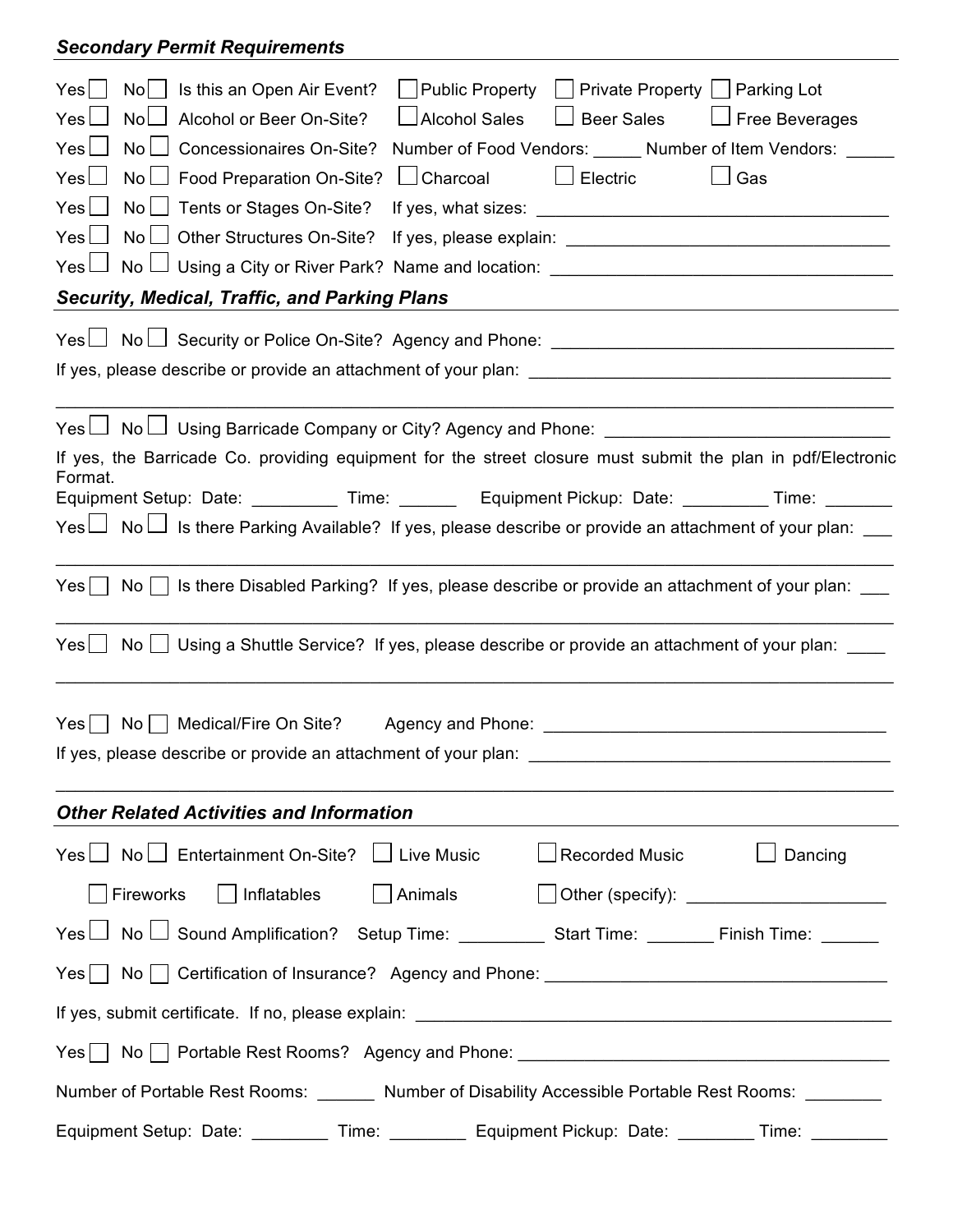|                                                                                                                                            |  | $\mathsf{Yes} \sqcap \mathsf{No} \sqcap$ Need electrical service? Number of service outlets: _______ Max. amps per outlet: _______ |  |  |  |  |  |
|--------------------------------------------------------------------------------------------------------------------------------------------|--|------------------------------------------------------------------------------------------------------------------------------------|--|--|--|--|--|
| How many electrical outlets will you need? 110 outlets: ____________ Hard-wired electric: _________                                        |  |                                                                                                                                    |  |  |  |  |  |
| * Please attach map showing detailed locations of electrical service connections.                                                          |  |                                                                                                                                    |  |  |  |  |  |
| Name of electrical service contractor used to establish connection:<br>Name of electrical service contractor used to establish connection: |  |                                                                                                                                    |  |  |  |  |  |
|                                                                                                                                            |  |                                                                                                                                    |  |  |  |  |  |
|                                                                                                                                            |  | * If your event will take place in a City park, the services of City staff electricians should be used for any                     |  |  |  |  |  |
| specialty electrical work. See fee schedule for pricing.                                                                                   |  |                                                                                                                                    |  |  |  |  |  |
|                                                                                                                                            |  |                                                                                                                                    |  |  |  |  |  |
| <b>Mitigation of Impact</b>                                                                                                                |  |                                                                                                                                    |  |  |  |  |  |
|                                                                                                                                            |  | Please describe your plan for cleanup and removal of waste and garbage during and after your event:                                |  |  |  |  |  |
|                                                                                                                                            |  |                                                                                                                                    |  |  |  |  |  |
|                                                                                                                                            |  | Number of Trash Receptacles: _____ Number of Dumpsters: ______ Number of Recycling Containers: ____                                |  |  |  |  |  |
| Yes No Using a Sanitation Service? Agency and Phone: ___________________________                                                           |  |                                                                                                                                    |  |  |  |  |  |
|                                                                                                                                            |  | Equipment Setup: Date: ____________Time: __________ Equipment Pickup: Date: _________ Time: ______                                 |  |  |  |  |  |
| Yes No Have you presented your event concept to the affected residents, businesses, churches and<br>schools?                               |  |                                                                                                                                    |  |  |  |  |  |
| If yes, please attach a complete list of these entities. If no, please explain: ______________________________                             |  |                                                                                                                                    |  |  |  |  |  |
|                                                                                                                                            |  |                                                                                                                                    |  |  |  |  |  |
| event? If yes, please attach in an electronic format.                                                                                      |  | $Yes \mid No \mid Do$ you have a sample of the notice that you propose to distribute two weeks prior to your                       |  |  |  |  |  |
|                                                                                                                                            |  |                                                                                                                                    |  |  |  |  |  |
|                                                                                                                                            |  |                                                                                                                                    |  |  |  |  |  |

#### *Release of Liability*

The below-named organization is requesting a permit for usage of the public streets, public parks or other public grounds for the purposes of a parade, public meeting or public assembly as defined in Chapter 12.32 of the Code of Ordinances of the City of Sand Springs, Oklahoma.

The undersigned, as the below-named organization's authorized representative, does hereby on behalf of said organization release, acquit and forever discharge the City of Sand Springs, Oklahoma, and the Sand Springs Municipal Authority, it's or their officers, agents, employees, volunteers, successors and assigns of and from any and all actions, causes of action, claims or demands for damage, costs, loss of services, expenses and compensation, on account of, or in any way growing out of, any loss, damages or injuries to persons or property which may occur during the activity for which a Public Streets, Parks or Grounds Usage Permit is issued.

This release is full and complete as to all matters and things and claims arising from any such accident that may occur and is not to be construed as an admission of liability upon the part of the City of Sand Springs, Oklahoma, or the Sand Springs Municipal Authority, in the event of any such accident or injury.

As a further consideration, the below-named organization agrees to hold harmless the City of Sand Springs, Oklahoma, and the Sand Springs Municipal Authority, it's or their officers, agents, employees, volunteers, successors, and other person(s), for damages or compensation resulting in any way from any accident occurring in the conduct of any activity for which a Public Streets, Parks or Grounds Usage Permit is issued. Said organization also agrees to indemnify the City of Sand Springs, Oklahoma, Sand Springs Municipal Authority, its or their officers, agents, employees, volunteers, successors and assigns for any loss, damage or costs, including attorney fees, to the City of Sand Springs, Oklahoma, Sand Springs Municipal Authority, its or their officers, agents, employees, volunteers, successors and assigns, incurred or paid as the result of any such action, claim, or demand by said organization, or by any other party directly or indirectly involved in the activity for which a Public Streets, Parks or Grounds Usage Permit is issued.

I as authorized representative for the organization seeking issuance of a Public Streets, Parks or Grounds Usage Permit have read the foregoing Indemnity/Liability Release Form and fully understand it.